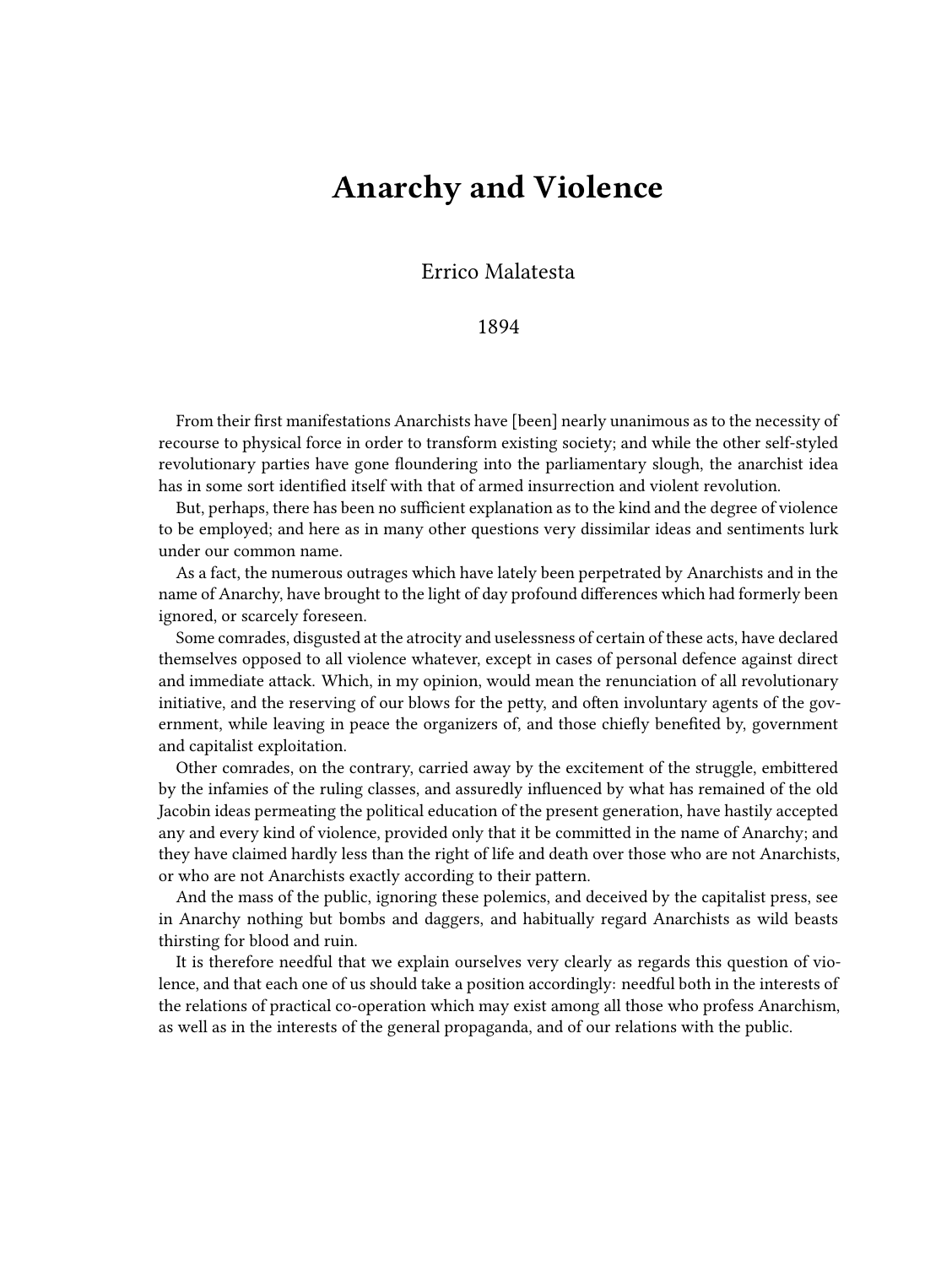In my opinion, there can be no doubt that the Anarchist Idea, denying government, is by its very nature opposed to violence, which is the essence of every authoritarian system—the mode of action of every government.

Anarchy is freedom in solidarity. It is only through the harmonizing of interests, through voluntary co-operation, through love, respect, and reciprocal tolerance, by persuasion, by example, and by the contagion of benevolence, that it can and ought to triumph.

We are Anarchists, because we believe that we can never achieve the combined well-being of all—which is the aim of all our efforts—except through a free understanding among men, and without forcibly imposing the will of any upon any others.

In other parties there are certainly men who are as sincere and as devoted to the interests of the people as the best of us may be. But that which characterizes us Anarchists and distinguishes us from all others is that we do not believe ourselves in possession of absolute truth; we do not believe ourselves either infallible, or omniscient,—which is the implicit pretension of all legislators and political candidates whatever; and consequently we do not believe ourselves called for the direction and tutelage of the people.

We are, *par excellence*, the party of freedom, the party of free development, the party of social experimentation.

But against this very freedom which we claim for all, against the possibility of this experimental search after better forms of society, there are erected barriers of iron. Legions of soldiers and police are ready to massacre and imprison anyone who will not meekly submit to the laws which a handful of privileged persons have made in their own interests. And even if soldiers and police did not exist, yet so long as the economic constitution of society remains what it is, freedom would still be impossible; because, since all the means of life are under the control of a minority, the great mass of mankind is obliged to labour for the others, and themselves wallow in poverty and degradation.

The first thing to do, therefore, is to get rid of the armed force which defends existing institutions, and by means of the expropriation of the present holders, to place the land and the other means of production at the disposal of everybody. And this cannot possibly be done—in our opinion—without the employment of physical force. Moreover, the natural development of economic antagonisms, the waking consciousness of an important fraction of the proletariat, the constantly increasing number of unemployed, the blind resistance of the ruling classes, in short contemporary evolution as a whole, is conducting us inevitably towards the outbreak of a great revolution, which will overthrow everything by its violence, and the fore-running signs of which are already visible. This revolution will happen, with us or without us; and the existence of a revolutionary party, conscious of the end to be attained, will serve to give a useful direction to the violence, and to moderate its excesses by the influence of a lofty ideal.

Thus it is that we are revolutionists. In this sense, and within these limits, violence is not in contradiction with Anarchist principles, since it is not the result of our free choice, but is imposed upon us by necessity in the defence of unrecognized human rights which are thwarted by brute force.

I repeat here: as Anarchists, we cannot and we do not desire to employ violence, except in the defence of ourselves and others against oppression. But we claim this right of defence—entire, real, and efficacious. That is, we wish to be able to go behind the material instrument which wounds us, and to attack the hand which wields the instrument, and the head which directs it. And we wish to choose our own hour and field of battle, so as to attack the enemy under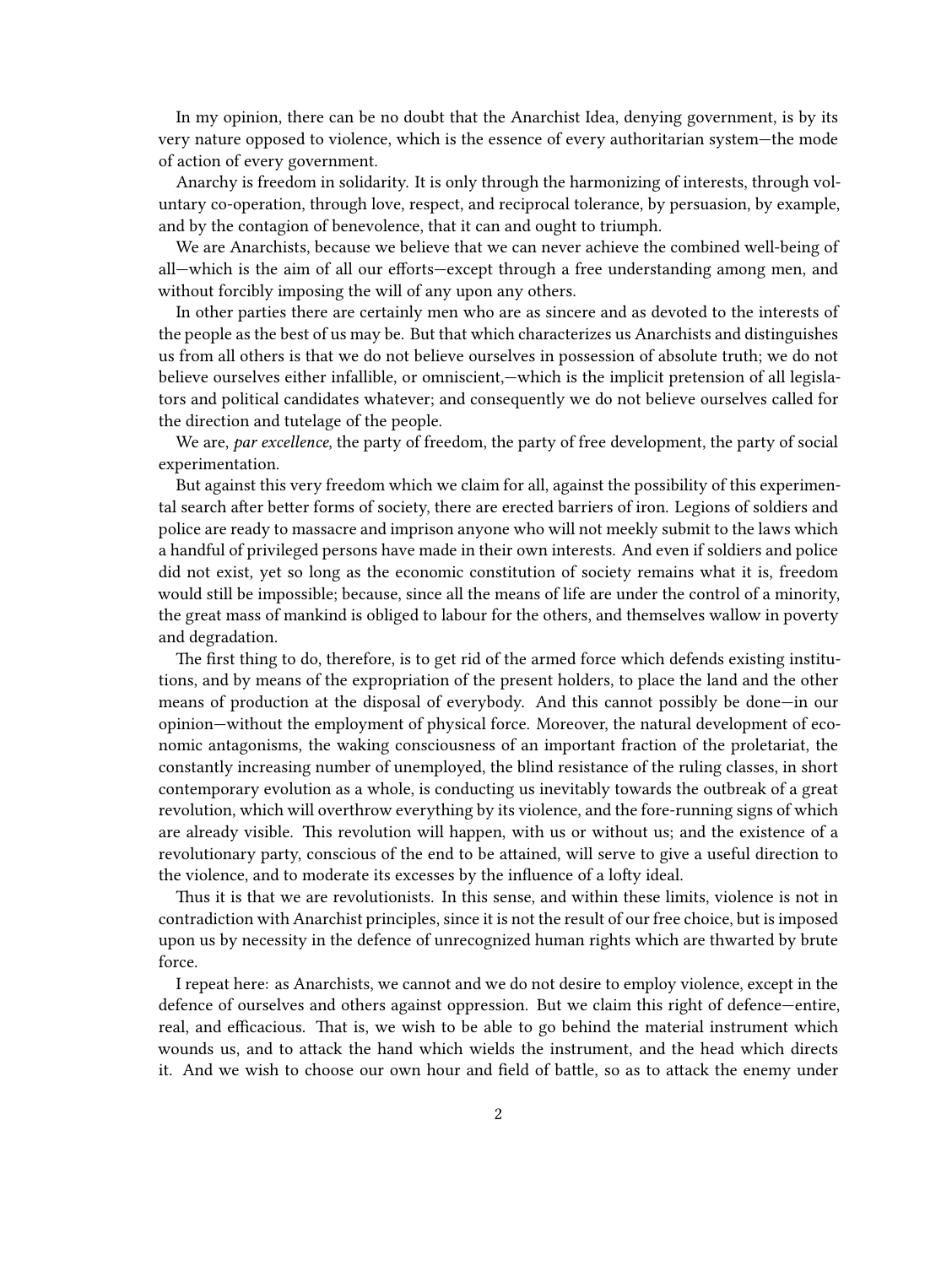conditions as favourable as possible: whether it be when he is actually provoking and attacking us, or at times when he slumbers, and relaxes his hand, counting on popular submission. For as a fact, the bourgeoisie is in a permanent state of war against the proletariat, since it never for one moment ceases to exploit the latter, and grind it down.

Unfortunately, among the acts which have been committed in the name of Anarchy, there have been some, which, though wholly lacking in Anarchist characteristics, have been wrongly confounded with other acts of obviously Anarchist inspiration.

For my part, I protest against this confusion between acts wholly different in moral value, as well as in practical effects.

Despite the excommunication and insults of certain people, I consider it an essential point to discriminate between the heroic act of a man who consciously sacrifices his life for that which he believes will do good, and the almost involuntary act of some unhappy man whom society has reduced to despair, or the savage act of a man who has been driven astray by suffering, and has caught the contagion of this civilised savagery which surrounds us all; between the intelligent act of the man who, before acting, weighs the probable good or evil that may result for his cause, and the thoughtless act of the man who strikes at random; between the generous act of one who exposes himself to danger in order to spare suffering to his fellows, and the bourgeois act of one who brings suffering upon others for his own advantage; between the anarchist act of one who desires to destroy the obstacles that stand in the way of the reconstitution of society on a basis of free agreement of all, and the authoritarian act of the man who intends to punish the crowd for its stupidity, to terrorise it (which makes it still more stupid) and to impose his own ideas upon it.

Most assuredly the *bourgeoisie* has no right to complain of the violence of its foes, since its whole history, as a class, is a history of bloodshed, and since the system of exploitation, which is the law of its life, daily produces hecatombs of innocents. Assuredly, too, it is not political parties who should complain of violence, for these are, one and all, red-handed with blood spilt unnecessarily, and wholly in their own interest; these, who have brought up the young, generation after generation, in the cult of force triumphant; these, who when they are not actual apologists of the Inquisition, are yet enthusiastic admirers of that Red Terror, which checked the splendid revolutionary impulse at the end of the last century, and prepared the way for the Empire, for the Restoration, and the White Terror.

The fit of mildness which has come over certain of the bourgeois, now that their lives and their purses are menaced, is, in our opinion, extremely untrustworthy. But it is not for us to regulate our conduct by the amount of pleasure or vexation which it may occasion the bourgeois. We have to conduct ourselves according to our principles; and the interest of our cause, which in our view is the cause of all humanity.

Since historical antecedents have driven us to the necessity of violence, let us employ violence; but let us never forget that it is a case of hard necessity, and in its essence contrary to our aspirations. Let us not forget that all history witnesses to this distressing fact—whenever resistance to oppression has been victorious it has always engendered new oppression, and it warns us that it must ever be so until the bloody tradition of the past be for ever broken with, and violence be limited to the strictest necessity.

Violence begets violence; and authoritarianism begets oppression and slavery. The good intentions of individuals can in no way affect this sequence. The fanatic who tells himself that he will save people by force, and in his own manner, is always a sincere man, but a terrible agent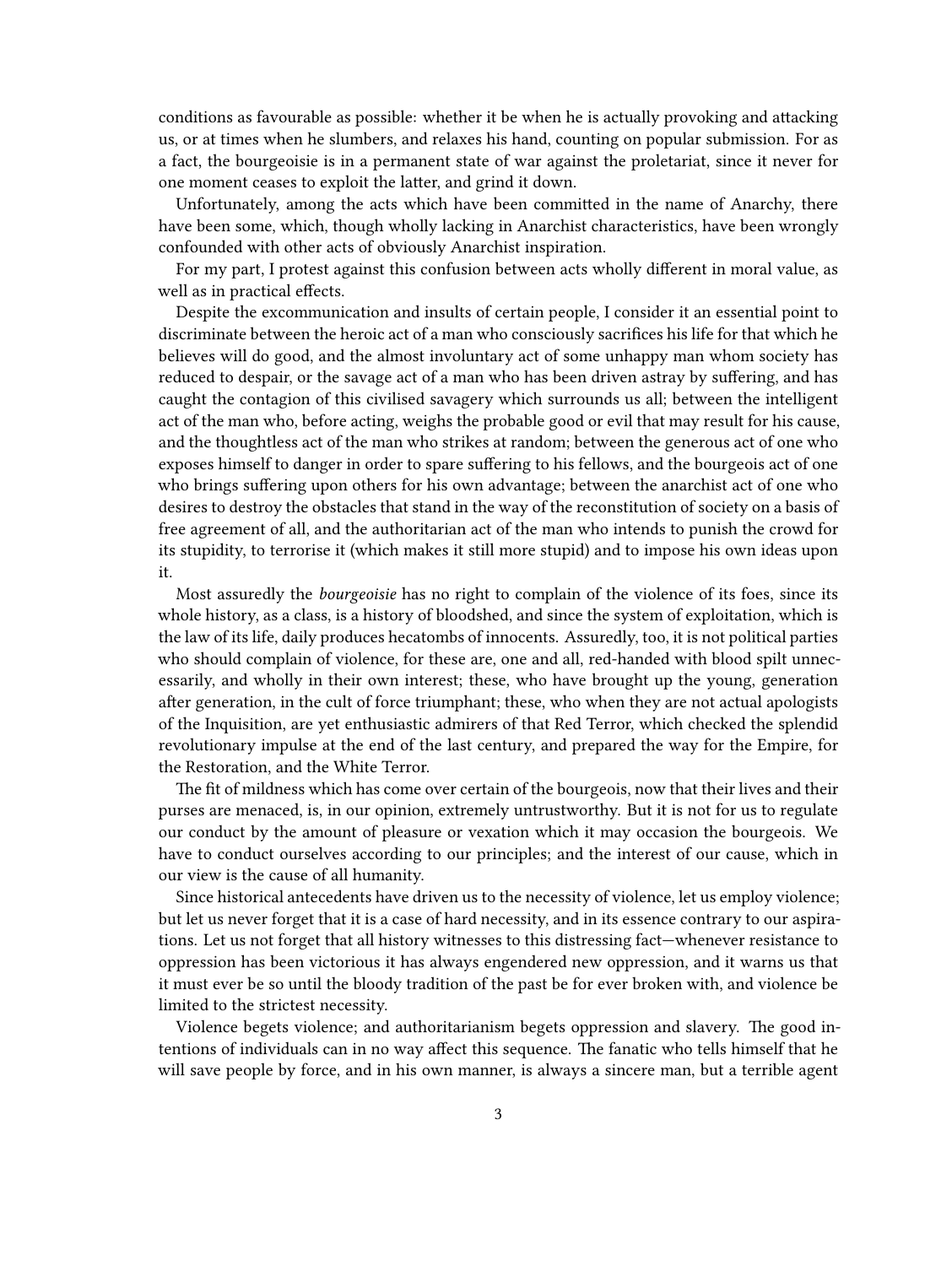of oppression and reaction. Robespierre, with horrible good faith and his conscience pure and cruel, was just as fatal for the Revolution as the personal ambition of Bonaparte. The ardent zeal of Torquemada for the salvation of souls did much more harm to freedom of thought and to the progress of the human mind than the scepticism and corruption of Leo X and his court.

Theories, declarations of principle, or magnanimous words can do nothing against the natural filiation of facts. Many martyrs have died for freedom, many battles have been fought and won in the name of the welfare of all mankind, and yet the freedom has turned out after all to mean nothing but the unlimited oppression and exploitation of the poor by the rich.

The Anarchist idea is no more secured from corruption than the Liberal idea has proved to be, yet the beginnings of corruption may be already observed if we note the contempt for the masses which is exhibited by certain Anarchists, their intolerance, and their desire to spread terror around them.

Anarchists! let us save Anarchy! Our doctrine is a doctrine of love. We cannot, and we ought not to be either avengers, nor dispensers of justice. Our task, our ambition, our ideal is to be deliverers.